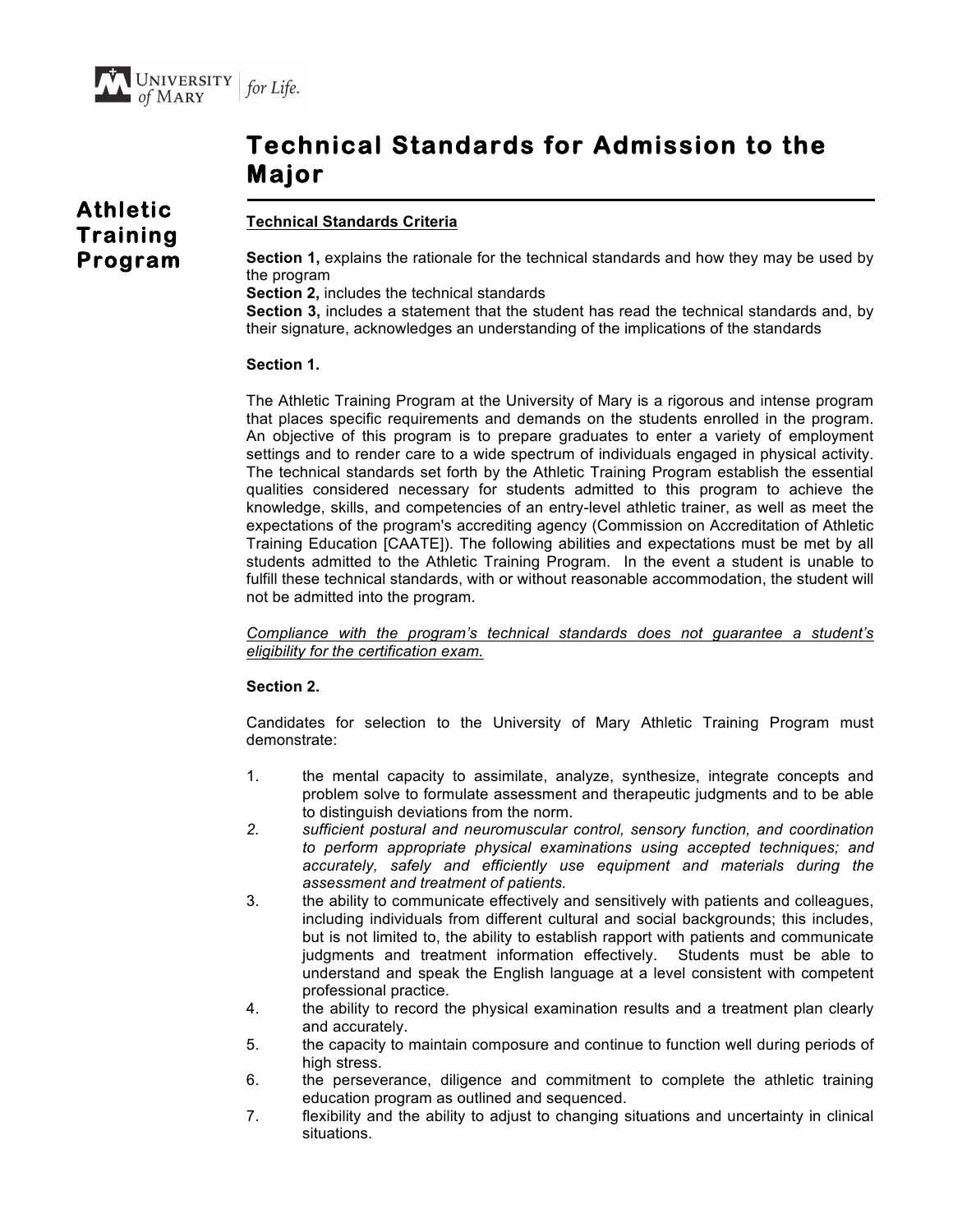8. affective skills and appropriate demeanor and rapport that relate to professional education and quality patient care. **OVER**